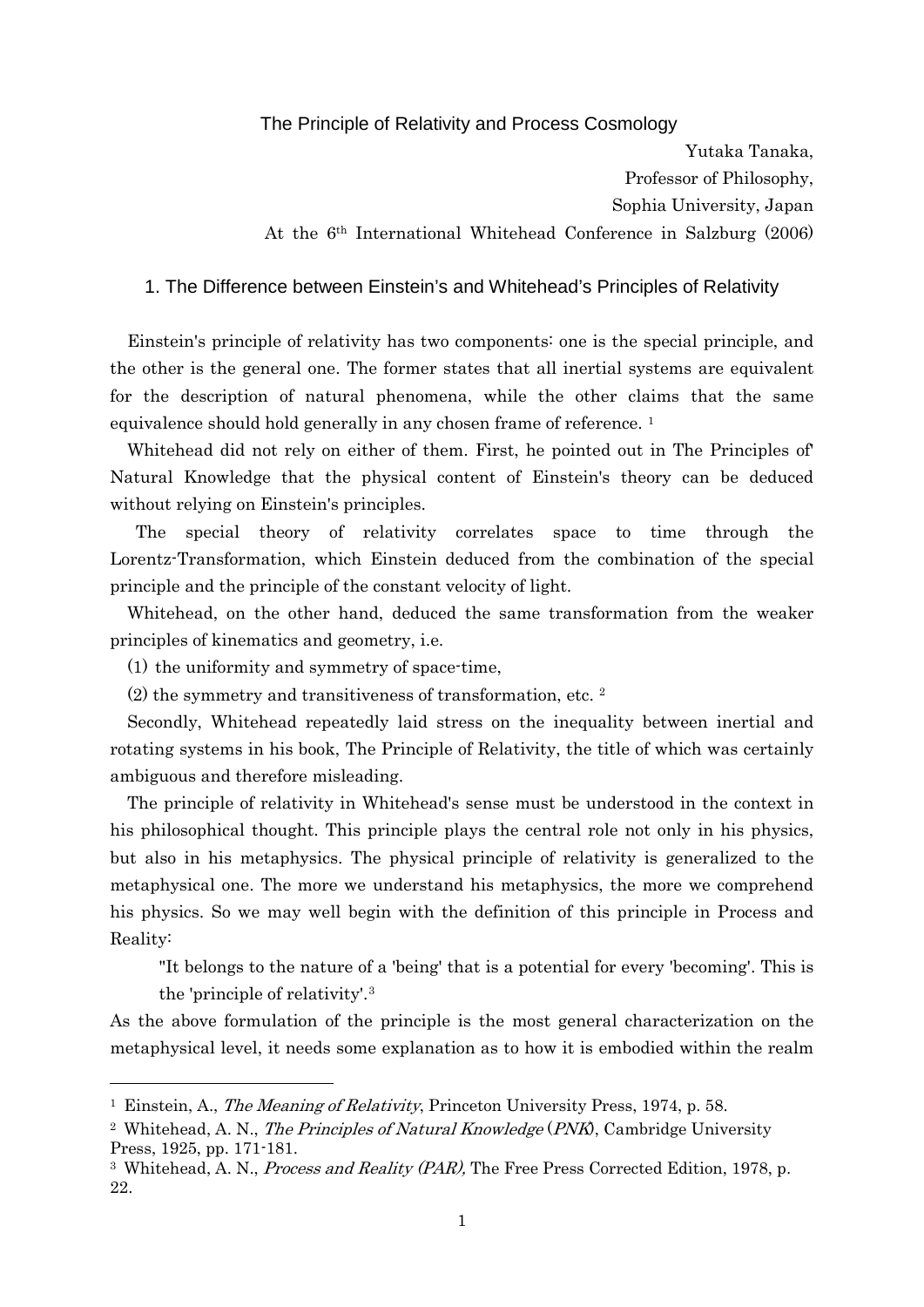of physics. What we must bear in mind is that two lines of Whitehead's criticism of classical physics are closely connected with the above principle: i.e. his criticism of scientific materialism, and his rejection of Cartesian dualism involving the "bifurcation of nature."

In Whitehead's metaphysics, "Becoming" is more fundamental than "Being" which is the reversal of Aristotelian ontology. The concept of matter as "hypokeimenon" (substratum) of nature, the cornerstone of scientific materialism, presupposes the Aristotelian concept of substance: matter is conceived as the true Being which exists independently of perceivers: the description of the configuration of matter in space-time through the deterministic laws is thought to be the only task of physicists: there remains no place for the perceiving subjects. Nature, as it is perceived by us, is separated from nature as the object of physics. This bifurcation cannot be easily overcome: if we try to bridge them by considering the one as a cause and the other an effect, then we soon find that such a kind of causality is unintelligible on account of the "fallacy of misplaced concreteness". Whitehead pointed out this fallacy by grasping the most concrete aspect of nature as creative becoming rather than as static, substantial Being.

According to Aristotelian ontology, Being precedes Becoming because the former is the actuality of the latter. The opposite is the case with Whitehead. Becoming is the actuality of Being: what has been thought to be substantial Being must be re-interpreted as derivative from Becoming. Therefore the most fundamental category of nature should be found in "events", and not in "substance". Concerning the concept of event, Whitehead wrote: [4](#page-1-0)

"I give the name 'event' to a spatio-temporal happening. An event does not in any way imply rapid change: the endurance of a block of marble is an event Nature presents itself to us as essentially a becoming, and any limited portion of nature which preserves most completely such concreteness as attaches to nature itself is also a becoming and what I call an event. By this I do not mean a bare portion of space-time. Such a concept is a further abstraction. I mean a part of the becomingness of nature, coloured with all the hues of its content. Thus nature is a becomingness of events in terms of space and time Thus space and time are abstractions from this structure."

Whitehead tried to reduce physical entities which were previously considered as substantial Being to the Becomingness of interrelated events. What he means by "event" must not be interpreted as something cut off from the pre-existing continuity of space-time, but the space-time itself is an abstraction from the concrete relatedness of events. What must be noticed here is that the concept of events as four dimensional structures plays the role of mediation between space and time. Both matter as a

<span id="page-1-0"></span><sup>&</sup>lt;sup>4</sup> Whitehead, A. N., *The Principle of Relativity(POR)*, Cambridge University Press, 1922, p.21.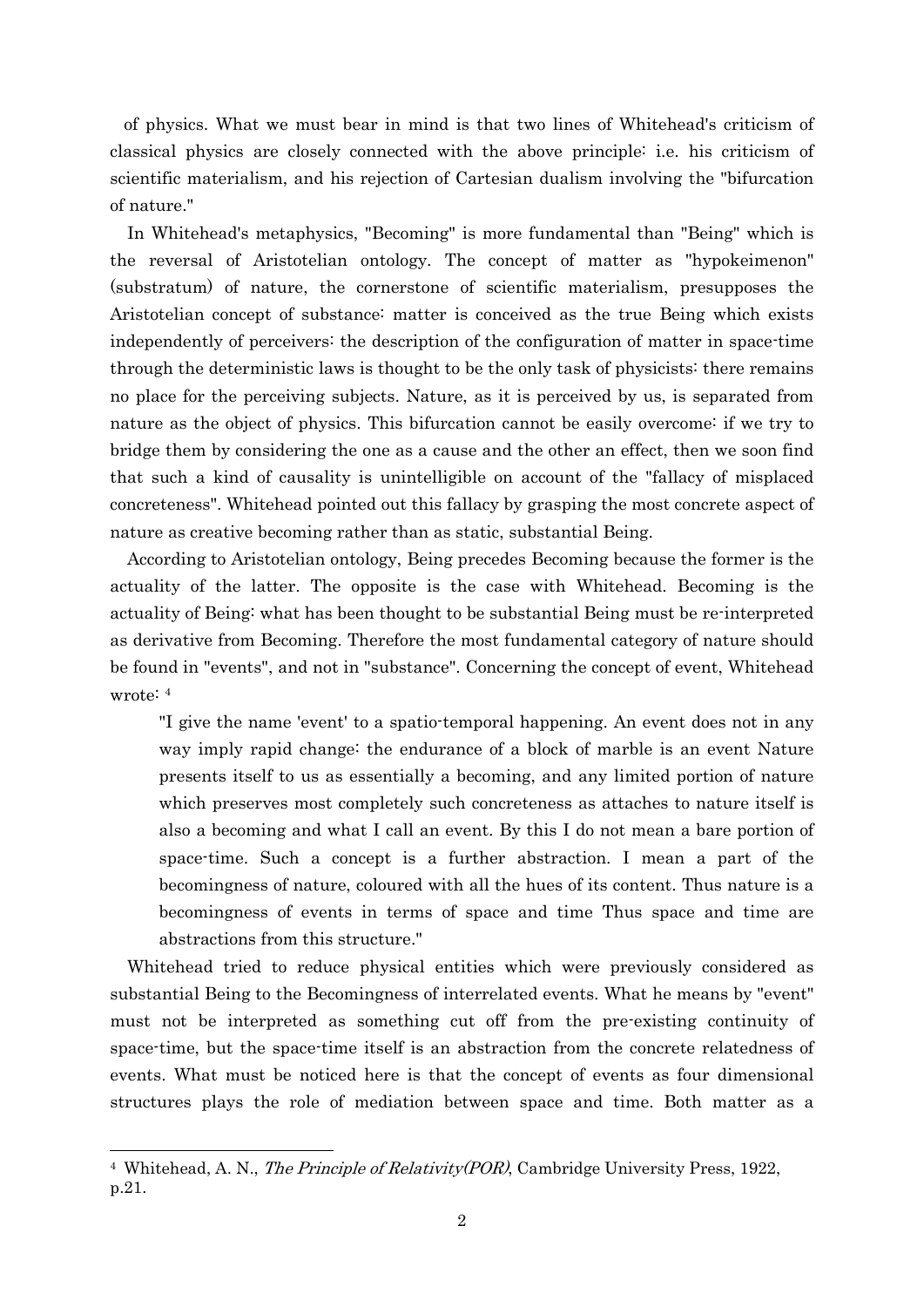self-identical substance and space-time as a fixed framework of physics are to be deconstructed to the interrelation of becoming events.

Whitehead executed such deconstruction by what may be called the reversal of subject-predicate logic. In classical physics matter is treated grammatically as subject, and its spatio-temporal determinations as adjectives. Whitehead, on the contrary, treats matter as an "adjective" of four-dimensional events with specific characters. Material beings are considered by him, not to be causes of perceived qualities, but treated merely as one of many adjectives uniformly modifying events. This does not mean that events occupy the place of substance, for the essence of an event consists in its relatedness.

The reason why classical physics had to fix separately the framework of space and that of time was that it lacked necessary means of representation for four-dimensional events. Whitehead, adopting Minkowski's idea that four-dimensional manifold should give the framework of relativity theory, tried to deduce that framework itself from the interrelated structures of events. This procedure was called by him "the method of extensive abstraction", according to which the elements of Minkowski's manifold, event-particles without extension, were mathematically re-constructed from becoming events with spatio-temporal extension.

Thus Whitehead endeavoured to reconstruct the fundamental categories of physics after having deconstructed classical physics through the relativistic reduction of Being to Becoming. Einstein's theory was to be assimilated to his own paradigm, and at the same time to be criticized in certain points, especially the relation of matter to space-time.

Whitehead was not satisfied with the view of matter presupposed by Einstein, according to which spatio-temporal determinations, depending on the configuration of matter, had to be separated from our perceptual experiences. Whitehead claimed that the condition of perceptual situation, which makes the measurement of spatio-temporal magnitudes possible, should be given independently of matter.

According to Einstein's theory of general relativity, the metric properties are decided completely by matter. Space-time is said to be "warped" by matter: The "curvature" of space-time is variable, and it may be said "fiat" only when the gravitational field caused by matter is negligible.

Whitehead rejected the very idea of the priority of matter over space-time. As was stated before, matter was considered by him as an "adjective" of events, and it can not exert any influence on the essential characteristic of space-time, which should be determined only on the level of events. The existence of matter only concerns accidental qualities of space-time.

On this point the problem arises whether the metric properties are considered to be essential or accidental. Considering the contingency involved in the configuration of matter, Whitehead rejected the effect of matter on space-time metric: the very idea that the curvature of space-time is variable should be irrelevant in Whitehead's theory. In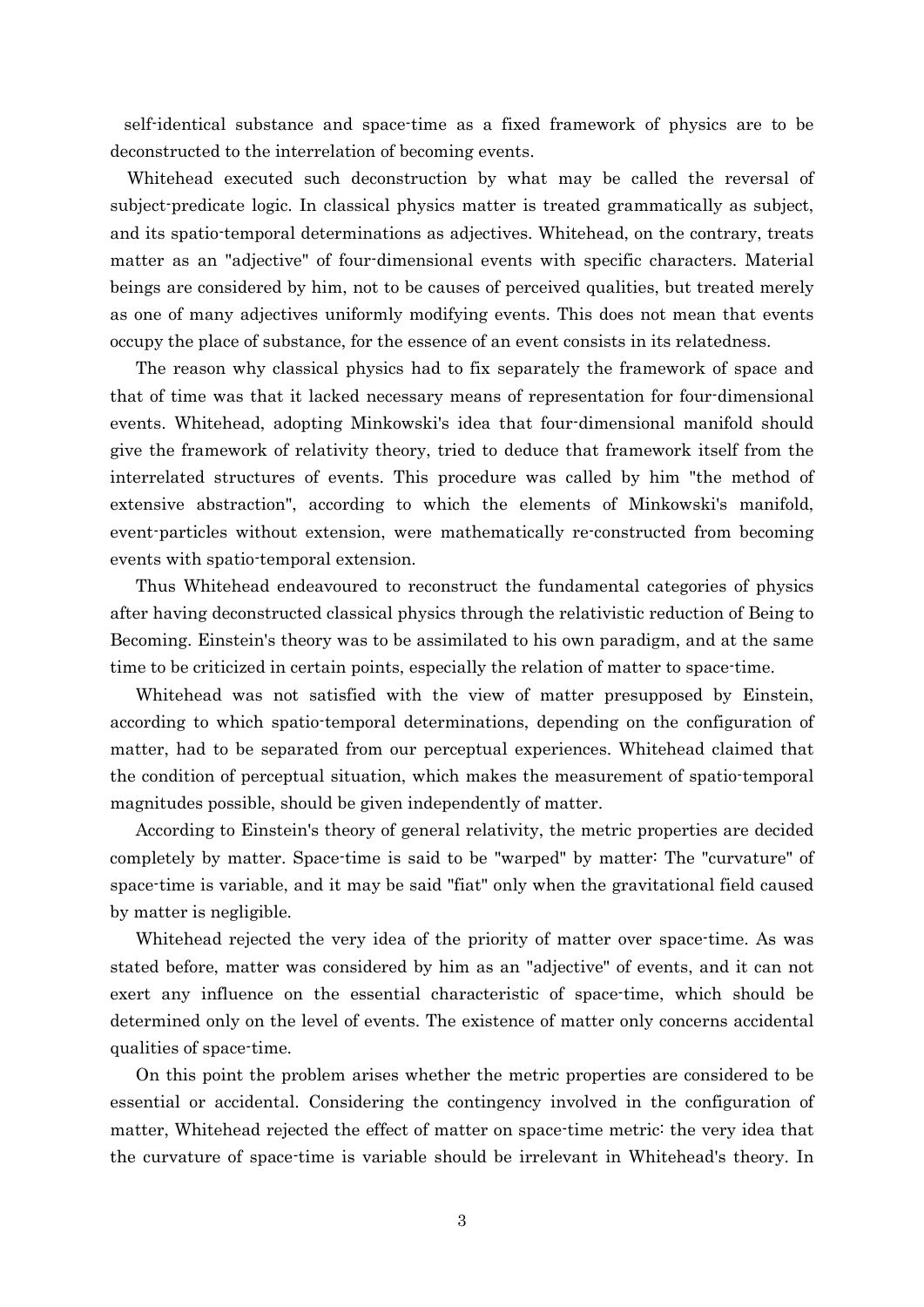The Concept of Nature he wrote: [5](#page-3-0)

"Space caught bending" appeared on the news-sheet of a well-known evening paper. This rendering is a terse but not inapt translation of Einstein's own way of, interpreting his results. I should say at once that I am a heretic as to this explanation and that I shall expound to you another explanation based upon some work of my own, an explanation which seems to me to be more in accordance with our whole scientific ideas and with the whole body of facts which have to be explained.

The "bending of space" was and is a favorite phrase used by many physicists to explain the meaning of the verification of Einstein's gravitational theory at the time of eclipse. It can be paraphrased more exactly by saying that non-Euclidian geometry holds in the neighborhood of the sun. It was this thesis that Whitehead wanted to replace by his own theory of measurement.

Whitehead was convinced that geometry should be distinguished from physics. Geometry represents the uniform relatedness of nature, especially of spatio-temporal relations. Physics treats the contingent properties of nature. These convictions were related to his rejection of scientific materialism and of the bifurcation of nature. The theme of physics, according to him, is not the material things themselves cut off from the perceptual data but the perceived phenomena which show themselves "contingently" in the uniform framework of space-time.

The space-time in which material bodies are located, in his view of unified nature, is nothing other than that in which the visual images of them are situated. Concerning the reason why the uniformity of space-time should be a necessary condition of measurement, Whitehead wrote: [6](#page-3-1)

> "By identifying the potential mass impetus of a kinematic element with a spatio-temporal measurement Einstein, in my view, leaves the whole antecedent theory of measurement in confusion, when it is confronted with the actual conditions of our perceptual knowledge. The potential impetus shares in the contingency of appearance. It therefore follows that measurement on his theory lacks systematic uniformity and requires a knowledge of the actual contingent physical field before it is possible. For example, we could not say how far the image of a luminous object lies behind a looking-glass without knowing what is actually behind that looking-glass."

If we are to locate a material body and the visual image of it in the same space, it is necessary that the space should have a uniform structure independent of matter. For example, we can interpret the result of Eddington's experiment in such a way that we need not say, "Space caught bending". The experimental evidence for the idea that rays

<span id="page-3-0"></span><sup>&</sup>lt;sup>5</sup> Whitehead, A. N., *The Concept Of Nature*, Cambridge University Press, 1920, p.165.

<span id="page-3-1"></span><sup>6</sup> POR, p. 83.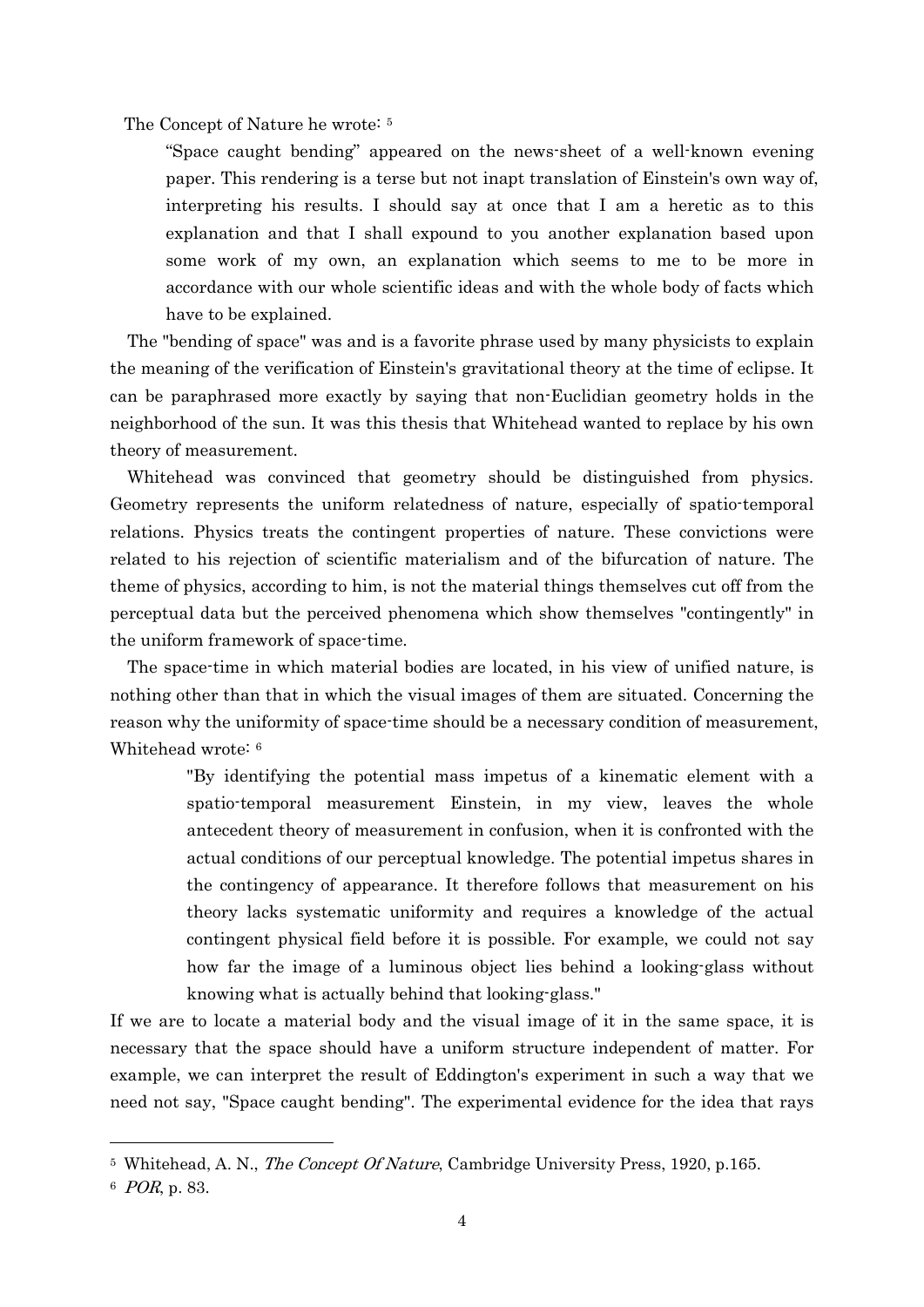of light are bent in the neighborhood of the sun is that the visual image of a distant star is shifted on account of the intervening sun. But how can we talk about the shift unless we locate two visual images in the same space? As one is observed in the presence of the intervening sun and the other during its absence, the same space is required to have a uniform character independent of matter.

Thus Whitehead set about constructing a gravitational theory according to which rays of light are bent through the physical (contingent) effects of the gravitational field. Whereas Einstein's theory states that rays of light pass straightly (i.e. along a geodesic line) in the "warped' space, Whitehead's theory states that they pass literally along a crooked curve in the "flat" space. The speed of light cannot have the constant value c in the gravitational field, but varies as if the space is filled of the medium whose refractive index is changeable with gravitational potential such that  $c^2R$ *m*  $1+\frac{2\gamma m}{a^2 P}$  where  $\gamma$  is Newton's gravitational constant, m is the mass of the sun, and  $R$  is the polar coordinate from the sun. This leads to the same result as Einstein's theory concerning the angle of the bending of light from distant stars around the sun. [7](#page-4-0)



Whitehead points out what may be called the problem of measurement in the theory of general relativity. Though the general theory of relativity uses non-Euclidean space with variable curvatures, astronomers and experimental physicist must first presuppose Euclidian space (or at least the space with uniform curvature) in order to test the relativistic effects through sensible phenomena. The uniformity of space-time is one of the a priori conditions which make measurement itself possible in Whitehead's theory.

We must remember that Whitehead deduced the constant c of Lorenz-transformation from the purely formal postulates representing uniformity of nature independently of the light signals in his Principles of Natural Knowledge. That the speed of light always equals with c is a contingent fact of nature, and strictly speaking, it does not hold in the presence of matter.

The mathematical formulation of Whitehead's theory is, as in Einstein's case, supplied with tensor-analysis. But it is to the physical structure of gravitational field that the Riemannian theory of differentiable manifold with variable curvature is applied

<span id="page-4-0"></span> <sup>7</sup> POR p.110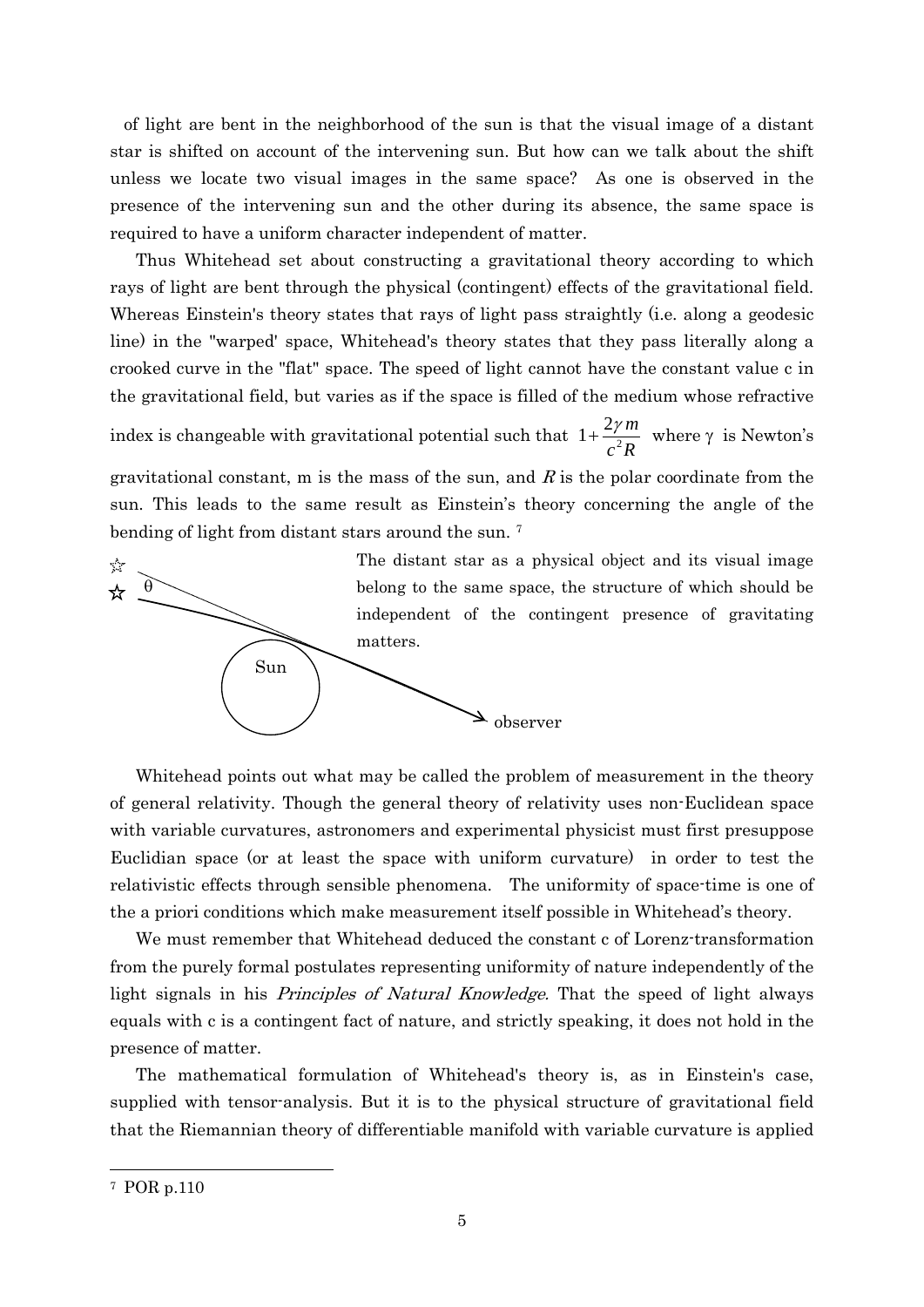in Whitehead's theory.

 Adopting a different interpretation from Einstein's theory which identifies the gravitational with space-time metric, Whitehead introduces the concept of impetus as a physical quantity in order to determine the path of light or of a moving particle in the physical field. There are two kinds of impetus: the potential mass impetus and the potential electro-magnetic impetus.

Writing the potential mass impetus as  $\sqrt{(dJ)^2}$  and the potential electro-magnetic impetus as  $dF$ , we can integrate the total impetus realised along the time-like world-line

AB as follows: 
$$
\int_{A}^{B} dI = \int_{A}^{B} \{ M \sqrt{(dJ)^2} + c^{-1} E dF \}
$$
 where M is the proper mass as an "adjective"

uniformly qualifying the world-line AB, E is the charge of the mass, c is the velocity of light.<sup>[8](#page-5-0)</sup>

The two kinds of impetus can be expressed in covariant tensors respectively with first and with second orders, as follows:

$$
dJ^{2} = \sum_{\mu} \sum_{\nu} J^{(u)}_{\mu\nu} du_{\mu} du_{\nu} \qquad dF = \sum_{\mu} F^{(u)}_{\mu} du_{\mu}
$$

In order to derive the equations of motion Whitehead applies the variation principle

to the above impetus  $\delta \int_A^B dI = 0$  and gets a set of differential equations of the

Euler-Lagrange type: 
$$
\frac{d}{du_4} \frac{\partial}{\partial u_\mu} \frac{dI}{du_4} - \frac{\partial}{\partial u_\mu} \frac{dI}{du_4} = 0
$$
 [ $\mu$  = 1,2,3] where  $\dot{u}_\mu = \frac{du_\mu}{du_4}$  for

differentiation along the route M,  $\frac{dI}{du_4}$  is a function of  $\mathbf{u}_1, \mathbf{u}_2, \mathbf{u}_3$  and of u<sub>1</sub>, u<sub>2</sub>, u<sub>3</sub>, u<sub>4</sub>.

Whitehead treats the gravitational field on a par with other physical fields, as independent of the metric structure of Mincowski's space-time. Therefore, it is required in Whitehead's theory that the system of n mass particles with gravitational interactions should be mathematically similar to the system of n charges moving under their mutual electro-magnetic interaction.

It must be noticed that Whitehead put forward four alternative laws of gravitation which satisfy the following requirements: (i) to have no arbitrary reference to any one particular time-system, (ii) to give the Newtonian term of the inverse square law, and (iii) to yield the small corrections which explain various residual results which cannot be deduced as effects of the main Newtonian law.

<span id="page-5-0"></span>The first is Einstein's law of general relativity. The other three alternatives use two tensors, i.e. Galilean tensor  $\left\| G_{\mu\nu}^{(x)} \right\|$  which represents "the uniform significance of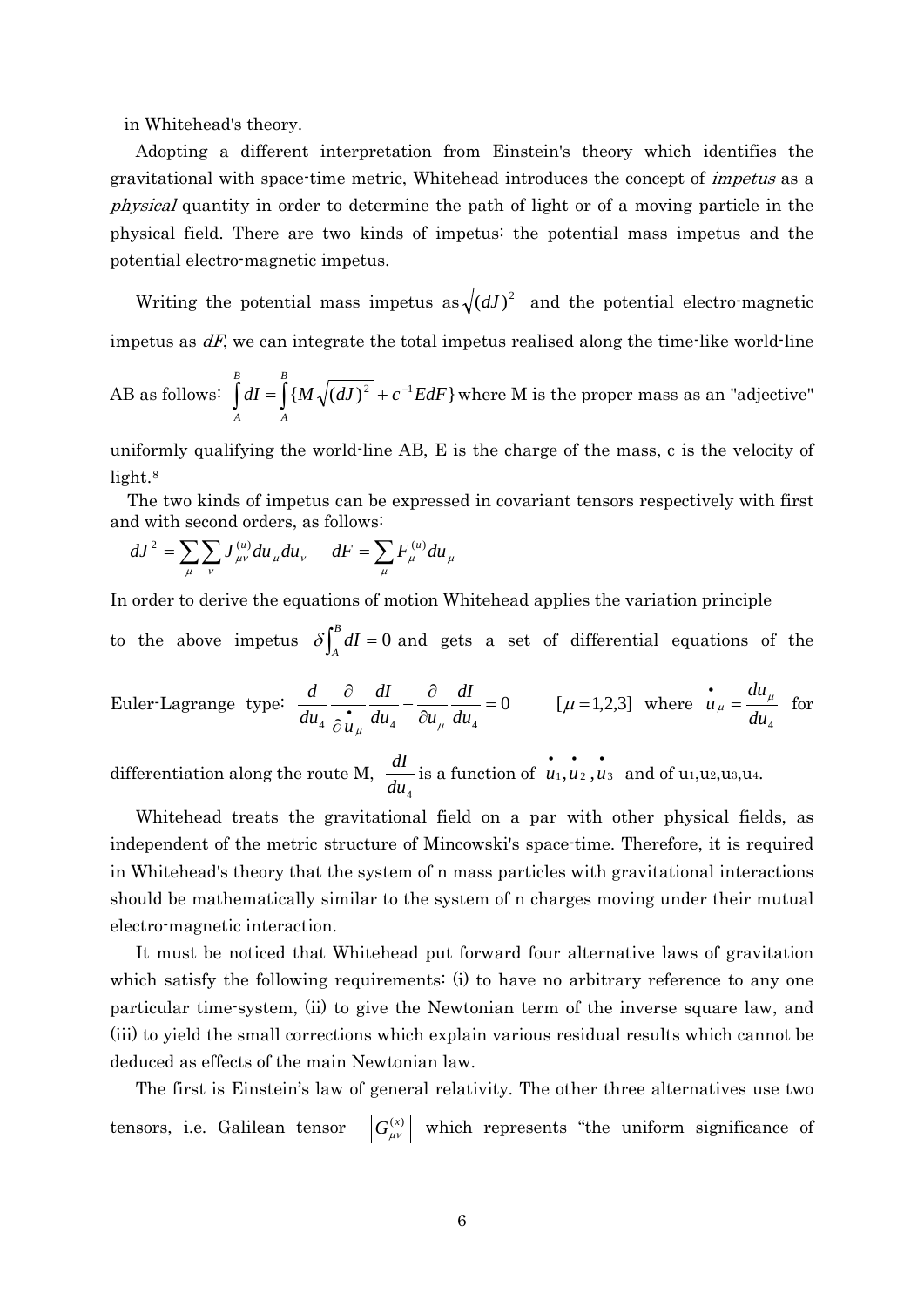events", and  $\left\| J_{\mu\nu}^{(x)} \right\|$  as the tensor of gravitational field. Among them, the fourth alternative is usually referred as Whitehead's theory of gravitation in the narrow sense.

Concerning these alternatives, Whitehead stresses the importance of experimental tests to determine the fittest. Admitting the possibility of falsification of his own version of gravitational theory, he points out that the fourth alternative, i.e. his own gravitational theory can also pass the classical tests of Einstein's theory. He writes:[9](#page-6-0)

If the above formula gives results which are discrepant with observation, it would be quite possible with my general theory of nature adopt Einstein's formula, based upon his differential equations, for the determination of the gravitational field. They have however, as initial assumptions, the disadvantage of being difficult to solve and not linear. But it is purely a matter for experiment to decide which formula gives the small corrections which are observed in nature.

Whitehead's theory of gravitation in the narrow sense is sometimes referred as "a theory involving action at a distance with the critical velocity c". This characterization of Whitehead's theory is due to Synge, who located Whitehead's theory between the two extremes of Newtonian theory on the one hand and the general theory of relativity on the other. Such a middle-way character comes from the peculiar definition of the physical field in Whitehead's theory.

The physical field of an event P modified with mass m is defined as the domain of P's causal future, i.e. the set of world-lines along which the physical signals propagate from P with the critical velocity c. The distance between P and any event X which is under the causal influence of this physical field vanishes into zero in the Mincowski metric. Thus the causal efficacy may be characterized by an action at a distance propagating with c.

$$
H
$$
\n
$$
dG_{m}^{2} = -dx_{1}^{2} - dx_{2}^{2} - dx_{3}^{2} + c^{2} dx_{4}^{2}
$$
\n
$$
dG_{m}^{2} = -dp_{1}^{2} - dy_{2}^{2} - dz_{3}^{2} + c^{2} dx_{4}^{2}
$$
\n
$$
dG_{m}^{2} = -dp_{1}^{2} - dp_{2}^{2} - dp_{3}^{2} + c^{2} dp_{4}^{2}
$$
\nare infinitesimal invariants respectively expressing a spatio-temporal property of the kinematic element X(M) and P(m)\n
$$
P(m)
$$
\n
$$
\Omega_{M} = \frac{1}{\sqrt{1 - (\frac{v_{M}}{c})^{2}}} \qquad \Omega_{m} = \frac{1}{\sqrt{1 - (\frac{v_{m}}{c})^{2}}}
$$

To recast Newton's formula of gravitational potential into a Lorentz-invariant form, Whitehead uses the formula

<sup>8</sup> POR. p. 80.

<span id="page-6-0"></span><sup>9</sup> POR p.84.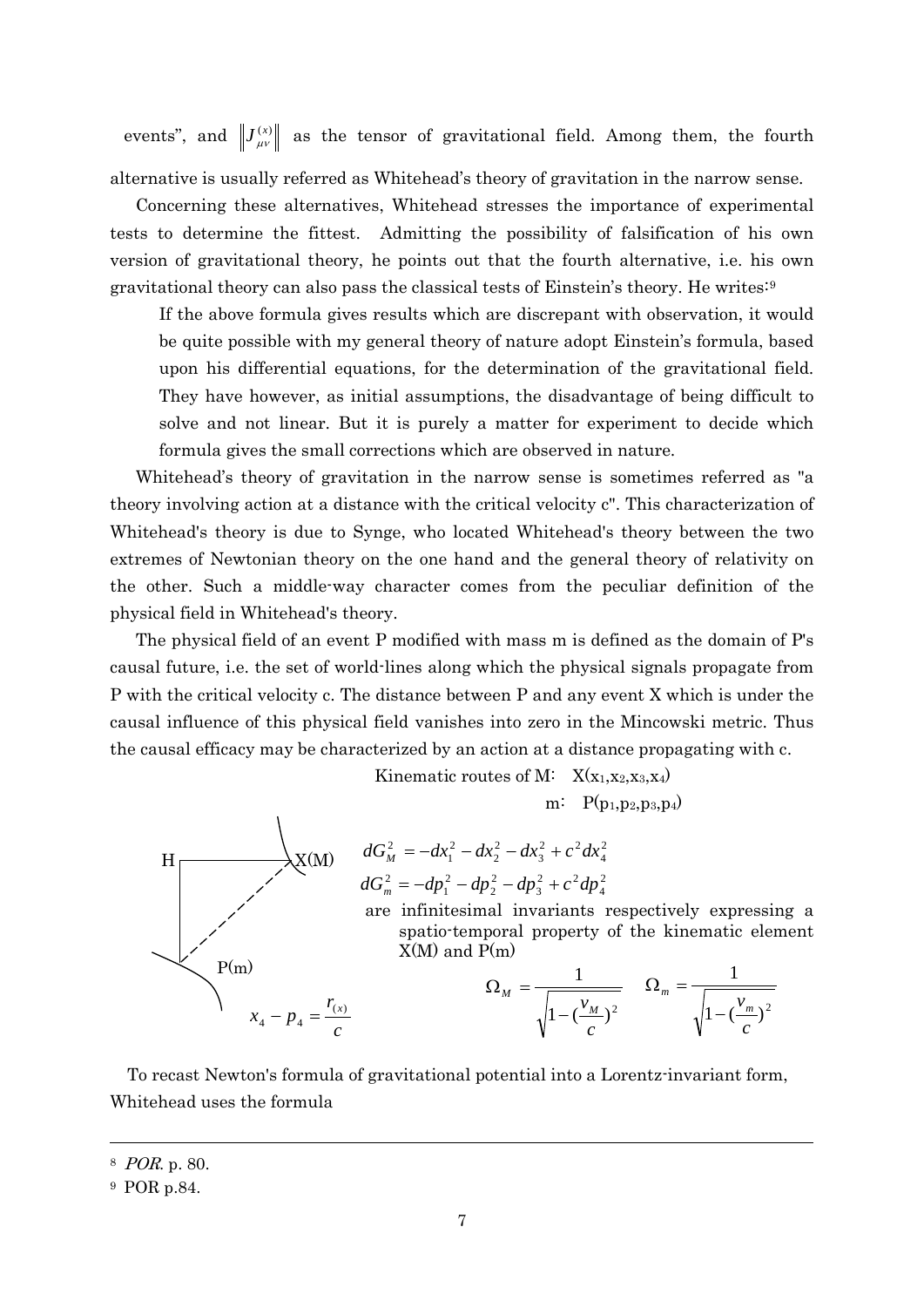$$
dJ^{2} = dG_{M}^{2} - \frac{2}{c^{2}} \sum_{m} \Psi_{m} dG_{m}^{2} = dG_{M}^{2} - \frac{2}{c^{2}} \sum_{m} \frac{\gamma m}{\Omega_{m}(r_{(x)} - \xi_{m})} dG_{m}^{2}
$$

 $\Psi_m = \frac{\gamma m}{w_m}$  where  $\gamma$  is the gravitational constant, and  $w_m$  is a Lorentz-invariant

quantity  $w_m = \Omega_m \{ c(x_4 - p_4) - \xi_m \} = \Omega_m \{ r_{(x)} - \xi_m \}$ 

1

where 
$$
\xi_m = \frac{1}{c} \{ (x_1 - p_1) \stackrel{\bullet}{p}_1 + (x_2 - p_2) \stackrel{\bullet}{p}_2 + (x_3 - p_3) \stackrel{\bullet}{p}_3 \}
$$

If the mass is at rest, then  $w_m$  becomes identical with the spatial distance r, and we get the Newtonian formula of gravitational potential. Thus Whitehead's theory can give Newton's formula under the special condition.

## 2 Critical Examinations of Whitehead's physical theory of gravitation in the history of 20<sup>th</sup> century physics

Eddington first took notice of Whitehead's theory. He proved in his 1924 paper that Whitehead's equation has the same solution (the Schwartzchild solution) as Einstein's in the special case of the stationary gravitational field due to a single mass-point.[10](#page-7-0) The implication of this equivalence was that Whitehead's theory can pass the standard tests such as periherion precession of Mercury and the bending of light-rays close to the sun. The similar result was obtained by Temple, who also gave a generalized version of Whitehead's theory which holds in the space-time with constant curvature.<sup>[11](#page-7-1)</sup> In the 1920s, the comparison of two theories was mainly on the level of conceptual analysis, for both gave the same results under the limited conditions, and it was difficult to choose between them on experimental grounds then available. The question at issue was the justifiability of Whitehead's theory which, presupposing Minkowski's space globally, rejected the general principle of relativity. For example, Band criticized Whitehead by pointing out that the acceptance of a uniform or "fiat" space was untenable on account of the illegitimate assumption of a standard of absolutely uniform motion. [12](#page-7-2) But the problem of finding the exact solutions of both theory other than Schwartzchild's was so difficult that the crucial experiment between them was not yet contrived.

In the 1930s and 1940s the main interests of physicists shifted to the realm of

<span id="page-7-0"></span><sup>10</sup> Eddington, A. S. ,"A Comparison of Whitehead's and Einstein's Formulae", Nature, 113, 1924, p.192

<span id="page-7-1"></span><sup>11</sup> Temple, G., "Central Orbit in Relativistic Dynamics Treated by the Hamilton-Jacobi Method," Philosophical Magazine, Ser. 6, 48, I 924, pp. 277-292.

<span id="page-7-2"></span><sup>12</sup> Band, W. ,"Dr. Whitehead's Theory of Absolute Acceleration," Philosophical magazine, 7, 1929, pp. 434-40.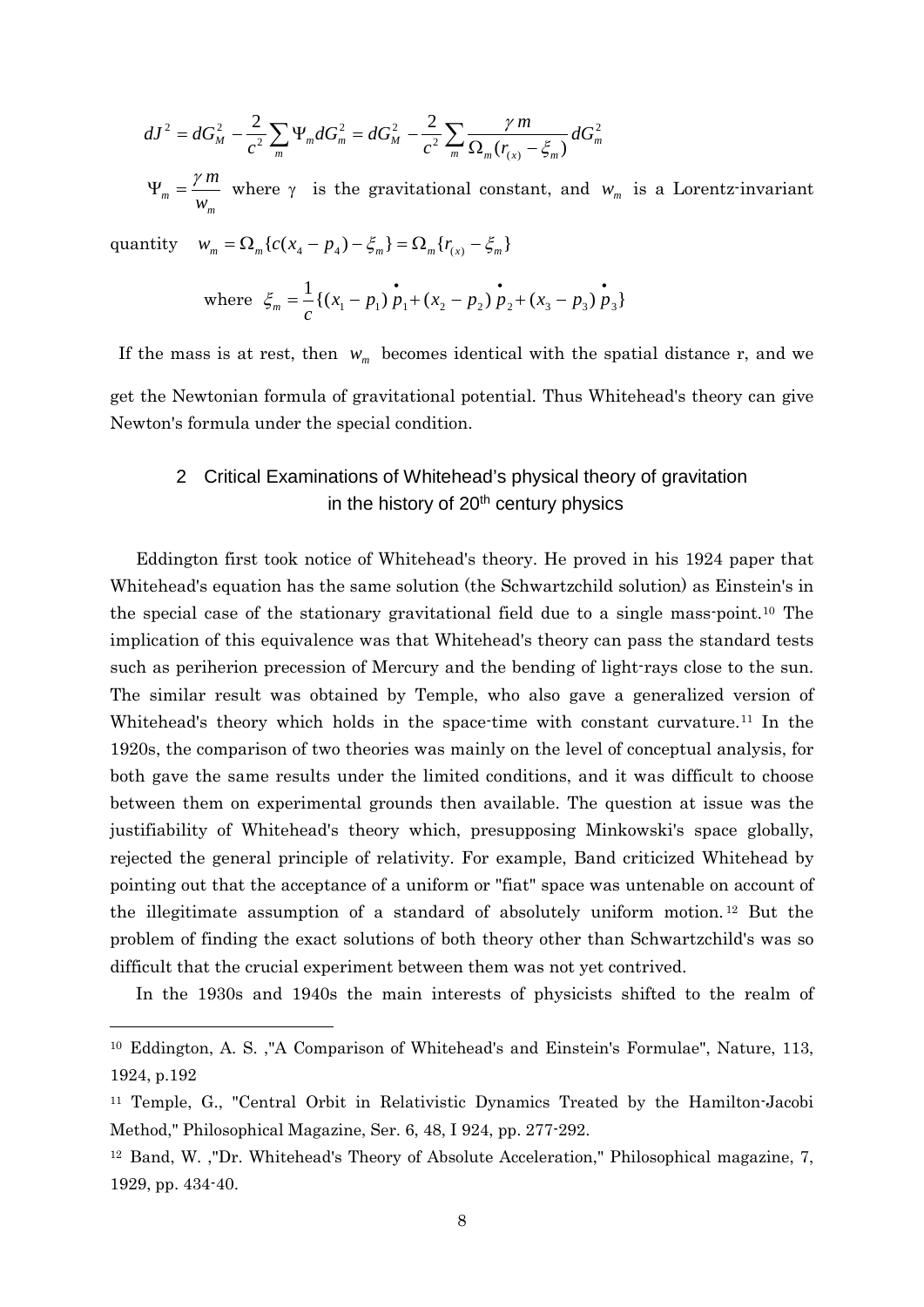quantum mechanics and nuclear physics which developed without relying on any gravitational theory. Here physicists were satisfied only with the special theory of relativity, and kept away from Einstein's later project of relativistic cosmology and the unified theory of fields. Whitehead was regarded as a metaphysician, and his theory of relativity seemed to be virtually ignored during this period.

The re-evaluation of Whitehead's theory began in the 1950s, which was due to an Irish physicist, Synge, who esteemed Whitehead's theory for its elegance and originality, and located it between Newton's theory of action-at-a-distance, and Einstein's theory of local action. Setting aside Whitehead's philosophical background, Synge reconstructed mathematical formulae of Whitehead's theory in Einstein's terminology to make them accessible to contemporary physicists.[13](#page-8-0) Synge also treated the problem of a continuous static model, and calculated the gravitational field of a finite sphere of uniform density at rest on the basis of Whitehead's theory.[14](#page-8-1)

Two years later, this result was extended by Rayner to the case of non-static continuous distributions of matter. Calculating the gravitational field of a finite, uniformly rotating, homogeneous sphere, Rayner examined the perturbing effects of the rotation of the central sphere on the orbits of planetary motion, and got similar results to those obtained by Lens and Thirring applying Einstein's theory to the same problem. Rayner also constructed a cosmological model uniformly expanding with homogeneity and isotropy on the basis of Whitehead's theory. [15](#page-8-2)

Whereas Synge and Rayner proved that Whitehead's theory, in spite of the paradigm-difference, had the same conclusions as Einstein's in various applications, Clark for the first time took up the problem of establishing a crucial experiment between the two. Having discussed on the two-body problem, Clark proved that Whitehead's theory of gravitation involves a secular acceleration of the center of mass, and suggested that Whitehead's theory might be refutable by observing the motions of the centers of mass of double stars.[16](#page-8-3) The same problem was also discussed by Schild, who showed that Whitehead's theory can be modified in such a way that linear and angular

<span id="page-8-0"></span><sup>13</sup> Synge, J., Relativity Theory of A. N. Whitehead, Baltimore: University of Maryland, 1951.

<span id="page-8-1"></span><sup>14</sup> Synge, J. L., "Orbits and Rays m the gravitational Field of a Finite Sphere according to the Theory of A N Whitehead " Proceedings of the Royal Society of London Ser. A 211 1952, pp. 303-319.

<span id="page-8-2"></span><sup>15</sup> Rayner, C. B. ,"The Application of the Whitehead Theory of Relativity to Non-static Spherically Symmetrical Systems," Proceedings of the Royal Society of London, 222, I 954, pp. 509-526.

<sup>&</sup>quot;The Effects of Rotation in the Central Body on its Planetary Orbits after the Whitehead Theory of Gravitation," Proceeding of the Royal Society of London, 232, 1955, pp. 135-148.

<span id="page-8-3"></span><sup>16</sup> Clark, G A, "The Problem of Two Bodies m Whitehead s Theory," Proceedings of the Royal Society of Edinburgh, Ser. A, 64, 1954, pp. 49-56.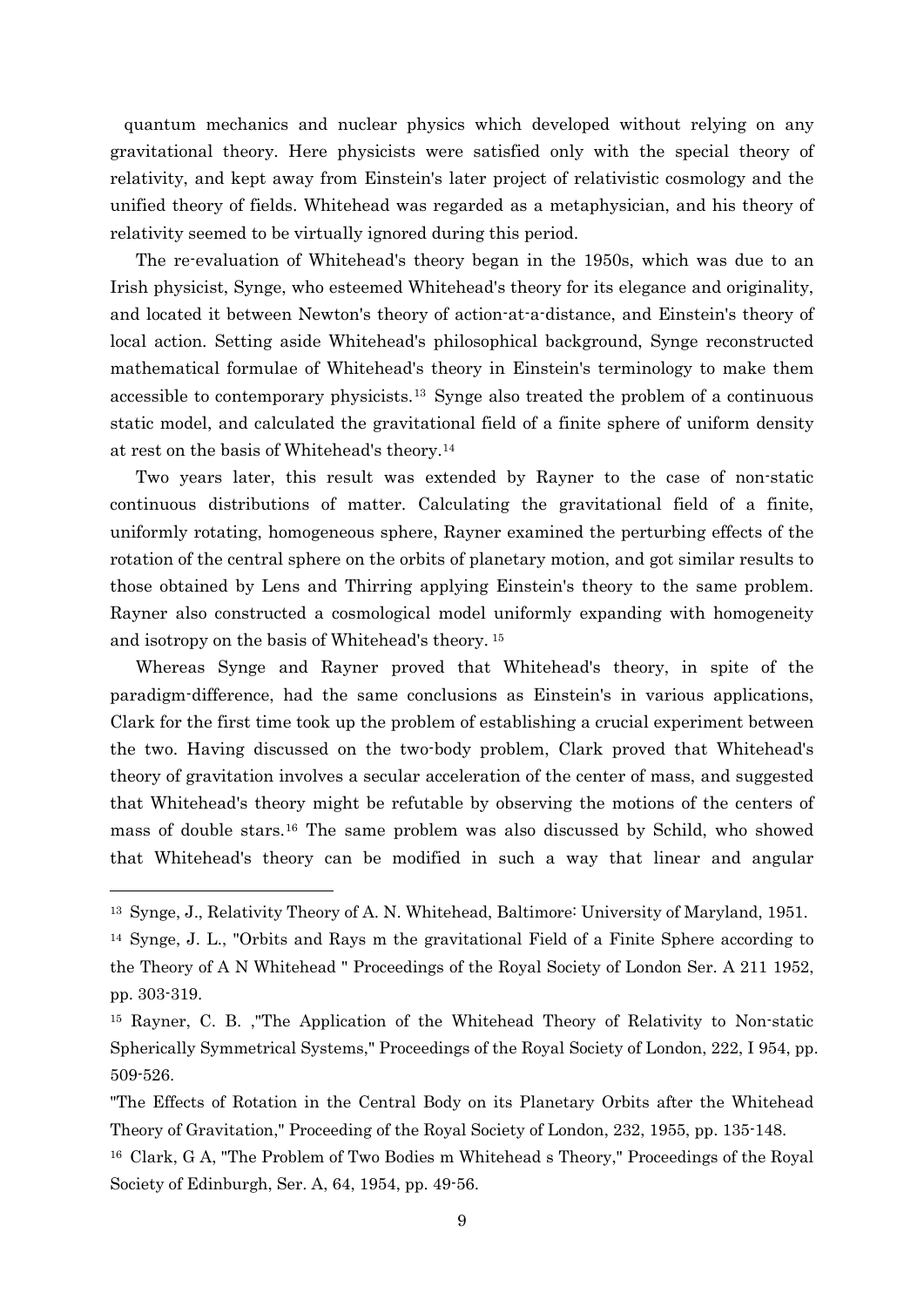momentum are rigorously conserved, and the center of mass of any isolated system has no secular acceleration. Schild added an interesting remark that Levi-Civita, using Einstein's theory of general relativity, obtained a similar secular acceleration, but that this was later proved to be in an erroneous calculation.<sup>17</sup>

In the 1960s, the confrontation between gravitational theories and experiments again became a matter of concern for physicists. The rapid progress of technology and astronomy made it possible to test various gravitational theories at an unprecedented levels of accuracy. The number of theories in need of testing having increased, the desire to sift them out systematically was intensified. Pioneered by Dicke and Nordtvedt, the various meta-theoretical frameworks of gravitational theories were propounded. Concerning the principle of equivalence on which Einstein founded the general theory of relativity, we must mention the results of redshift experiments in 1965 on the earth by the use of the Mösbauer effect (recoilless emission and absorption of photons). The accuracy of that observation was about twenty times higher than those previously obtained by astronomical observations. This proved to be a strong support for Einstein who had considered the gravitational redshift one of the most important tests of general relativity. Moreover, it is thought by many physicists today that the result of the gravitational redshift proves the so-called Schiff's conjecture that any theory of gravitation must necessarily be a metric theory.

Inspired by Dicke's ideas, Will energetically grappled with the problem of testing in the 1970s, and presented five criteria by which we can eliminate those theories that disagree with experiment. He laid out the "Parametrized Post-Newtonian" framework (PPN) as a meta-theory in which nine metric parameters. varying from theory to theory, made it possible for him to render the various theories of gravitation commensurable. As for Whitehead's theory, Will admitted it was an elegant theory that had been "a thorn in Einstein's side", but claimed that he had now succeeded in refuting it by geophysical effects, the fifth criterion which he had invented.<sup>[18](#page-9-1)</sup>

According to Will, Whitehead's theory involves a small anisotropy in the gravitational constant G measured by Cavendish experiments on the earth. As the earth rotates, the anisotropy in G produces "Earth tides", i.e. variations in the acceleration g measured by the gravimeter, which are completely analogous to the tides produced by the moon and the sun. Making use of a simplified model of the galaxy, Will calculated the amplitude of the earth tides on the basis of Whitehead's theory, and got the value,

<span id="page-9-0"></span><sup>17</sup> Dyer, J. L. and Schild, A. ,"The Center of Mass Motion in a Conservative Gravitational Theory of Whitehead's Type," Journal of Mathematical Analysis and Application, 4, 1962, pp. 328-340.

<span id="page-9-1"></span><sup>18</sup> Will, C. M. ,"Einstein on the Firing Line," Physics Today, 25, 1972, pp. 23-29.

<sup>&</sup>quot;Relativistic Gravity in the Solar System. II: Anisotropy in the Newtonian Gravitational Studies Constant ", 4, 1974, pp. 288-290. Astrophysical Journal 169 1971, pp. 141-156.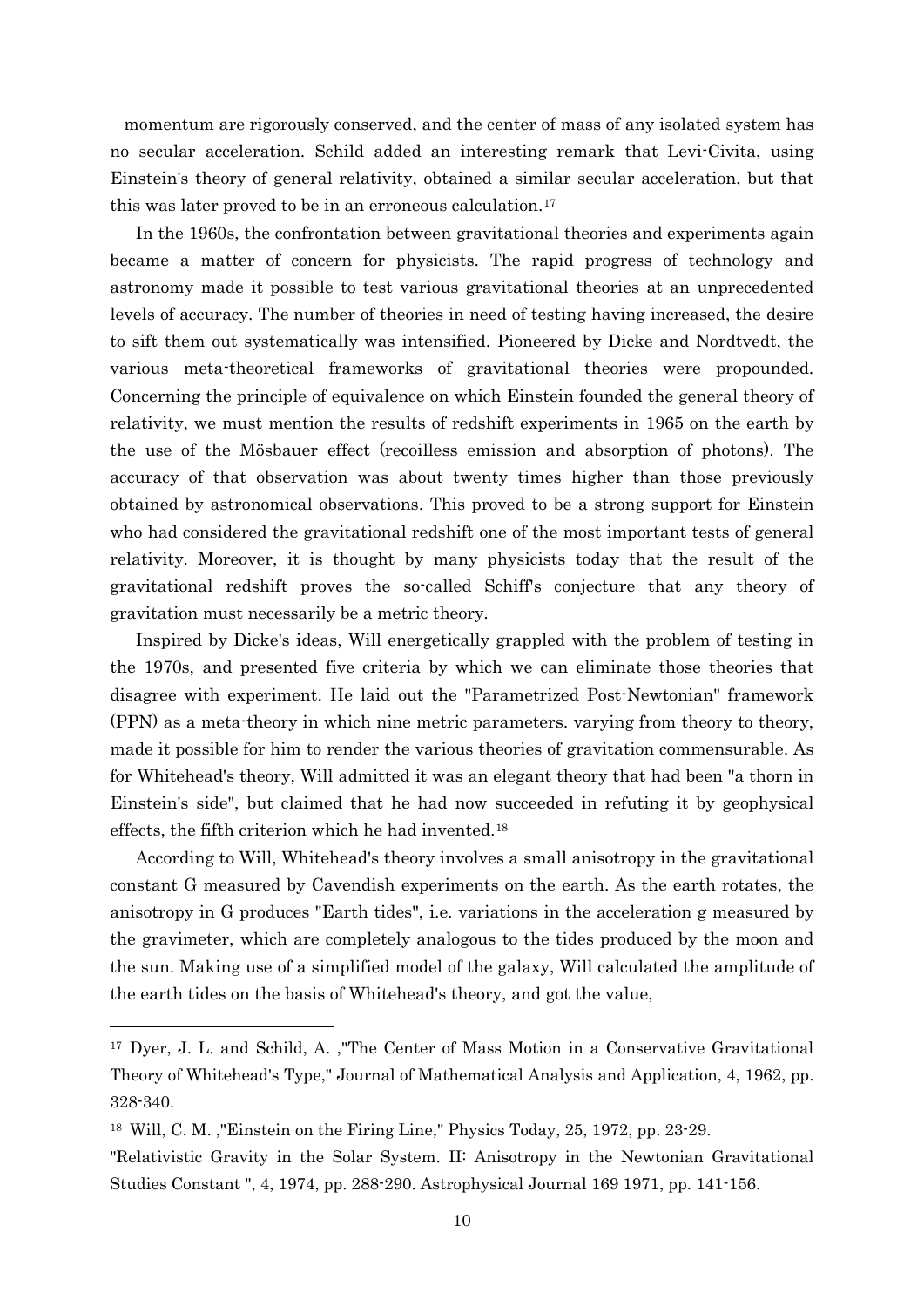$\frac{\Delta g}{\Delta} = 2 \times 10^{-7}$ *g*  $\frac{g}{g}$  = 2×10<sup>-7</sup> which proved to be 200 times larger than the experimental limit. So he concluded that "Whitehead's theory, after 50 years of life. was "killed" by the geophysical data. Will's argument, though accepted by many physicists today as valid, was not without objections concerning the process he used to calculate and estimate the predicted value of earth tides. Fowler claimed that he could reduce the value by a factor of 100 under a different model of the galaxy, and thereby diminish the discrepancy between Whitehead's theory and the geophysical data. Remembering that Whitehead was prepared to adjust his own formulae to take account of new data, Fowler concluded that: [19](#page-10-0)

"The real issues between Einstein and Whitehead are not physical but philosophical. No empirical test can decide the issue of the adequacy of Whitehead's basic theory of relativity. This issue must be settled on other grounds."

3 The paradigm difference between Whitehead's and Einstein's theories of relativity reflected in the interpretation of coordinate singularities of the Black-hole or the White-hole.

It is a well-known fact since Eddington(1924) that Whitehead's gravitational theory gives the equivalent results to Einstein's concerning the one-body problem. As the corresponding solution of general relativity is given as Schwartzschild's space-time, Whitehead's theory of gravitation can pass all classical tests of general relativity.

 Considering that whereas Einstein's theory identifies gravitation with space-time curvature, Whitehead's background space-time is the "flat" Minkowski space-time, it needs explanation why both theories give mathematically equivalent solutions with each other in the case of the one-body problem. In the following I will show that the mathematical equivalence does not mean the physical equivalence, and the equivalence itself does not hold in the case of the extremely strong gravitational field, i.e. black-hole or white-hole singularities.

First we compare the ds formula as pace-time metric in Einstein's theory with  $dJ$ formula as potential mass impetus in Whitehead's theory concerning the one-body problem. Let the mass of a central body be m, the gravitational constant  $\gamma$ , the gravitational radius  $a = \frac{2\gamma}{c^2}$ *c*  $a = \frac{2\gamma m}{r^2}$ . For simplicity, let c=1, 2 $\gamma$ =1 in the suitable measure of units. Let the ratio of a to the distance r from the central body be  $\beta$ ,  $\beta$  is extremely smaller than 1. (Whereas the gravitational radius of the sun is about 3 km,

<span id="page-10-0"></span><sup>19</sup> Fowler, D, "Disconfirmation of Whitehead s Relativity Theory-A Critical Reply " Process Studies, 4, 1974, pp.288-290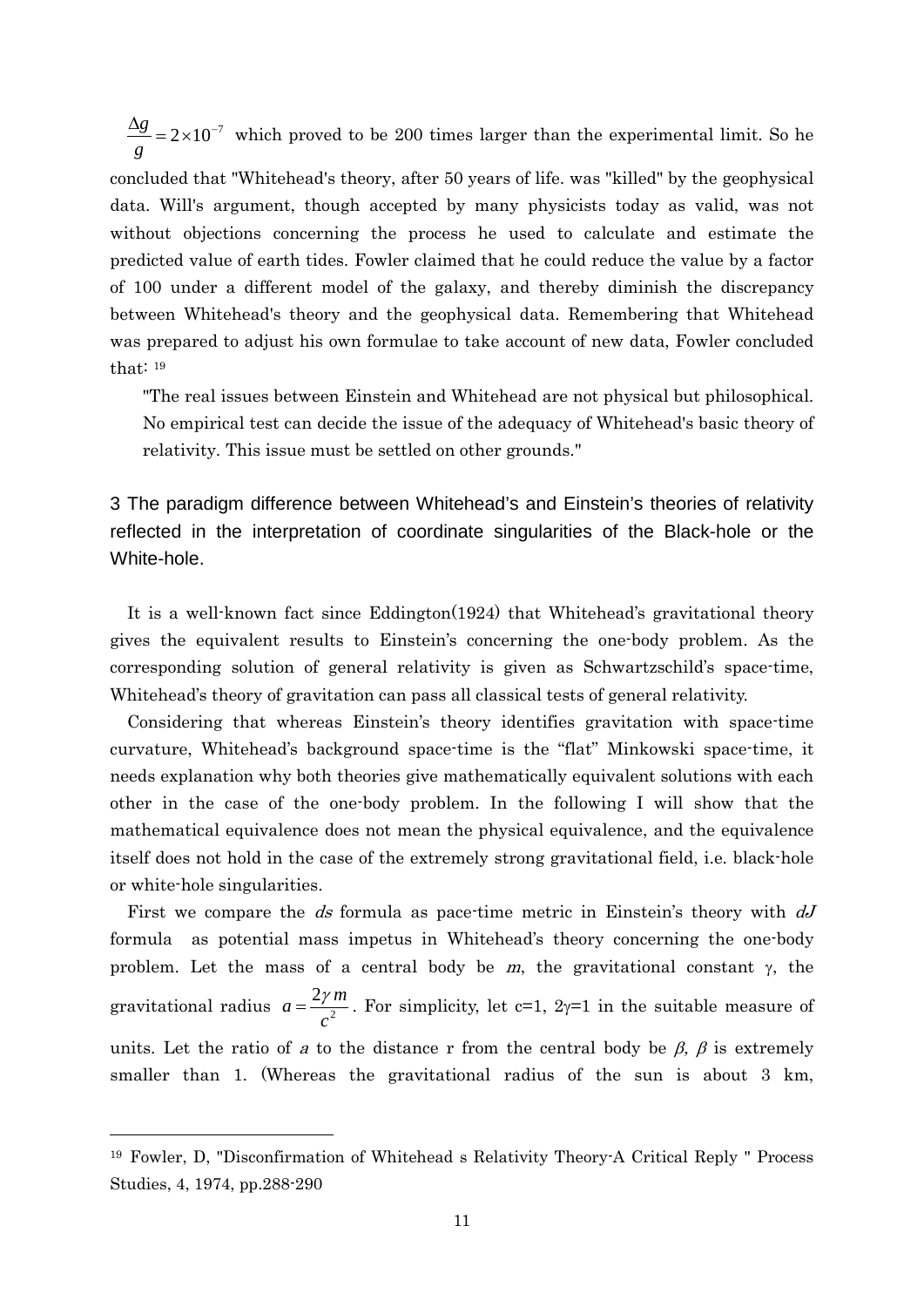$r > 7 \times 10^5$  km.)

Let the uniform and isotropic metric be  $\eta_{\mu\nu}$  in Minkowski space-time. Then,

Einstein's metric formula ds representing the warped space-time

Whitehead's formula  $dJ$ for the potential mass impetus

$$
ds^{2} = \sum_{\mu} \sum_{\nu} g_{\mu\nu} dx_{\mu} dx_{\nu}
$$
  
\n
$$
g_{\mu\nu} = \eta_{\mu\nu} + h_{\mu\nu}
$$
  
\n
$$
h_{mn} = -\beta (1 - \beta)^{-1} r^{-2} x_{m} x_{n}
$$
  
\n
$$
h_{mn} = 0 \qquad h_{44} = -\beta
$$
  
\n
$$
dJ^{2} = \sum_{\mu} \sum_{\nu} J_{\mu\nu} dx_{\mu} dx_{\nu}
$$
  
\n
$$
J_{\mu\nu} = \eta_{\mu\nu} + k_{\mu\nu}
$$
  
\n
$$
k_{mn} = -\beta r^{-2} x_{m} x_{n}
$$
  
\n
$$
k_{mn} = \beta r^{-1} x_{m}
$$
  
\n
$$
k_{44} = -\beta
$$

If we use the polar coordinate, then Einstein's theory gives the infinitesimal space-time distance

$$
ds^{2} = -(1 - \beta)^{-1}dr^{2} - r^{2}(d\theta^{2} + \sin^{2}\theta d\varphi^{2}) + (1 - \beta)dt^{2}
$$

Whitehead's theory, gives the infinitesimal potential mass impetus

$$
dJ^{2} = -(1+\beta)dr^{2} - r^{2}(d\theta^{2} + \sin^{2}\theta d\phi^{2}) + (1-\beta)dt^{2} + 2\beta drdt
$$

If we bracket the physical interpretation of respective theories off and compare  $dJ$  and ds as purely mathematical formula, then we find that there is a transformation from one to the other. When we make a time coordinates t in  $dJ$  transformed to t'

$$
t = t'-a \log |(r-a)| + const.
$$
  $(dt = dt'-a(r-a)^{-1}dr)$ 

we get

$$
dJ^{2} = -(1 - \beta)^{-1} dr^{2} - r^{2} (d\theta^{2} + \sin^{2} \theta d\varphi^{2}) + (1 - \beta) dt^{2}
$$

which is equivalent to Einstein's ds.

Can we also maintain the physical or semantic equivalence between Whitehead's  $dJ$  and Einstein's ds on the above mathematical or syntactical equivalence? Those physicists who have so far compared both theories seemed to take the physical equivalence for granted at least concerning the one-body problem, and search for the difference in the many-body problem. I would like to stress that both theories cannot be semantically equivalent even for the one-body problem.

Let us note the difference between  $ds$  and  $dJ$  concerning temporal symmetry.

Einstein's formula is symmetrical for the temporal coordinate, whereas Whitehead's formula for potential mass impetus is non-symmetrical. The semantic physical reason which causes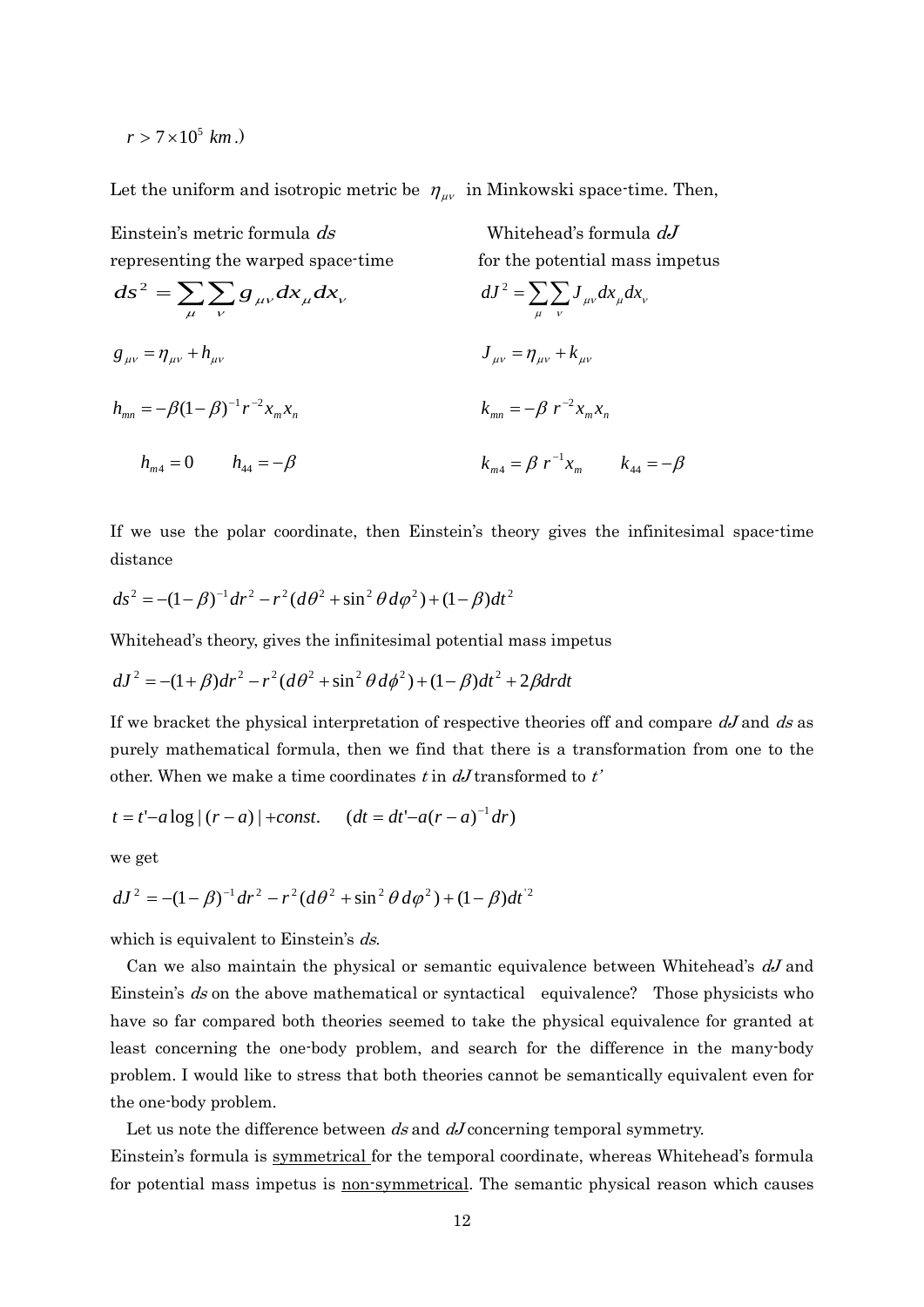this syntactical difference is that Whitehead adopts the retarded potential (the past of  $m$ determines the present gravitational potential around  $M$ ) when he calculates the gravitational influence from  $m$  to  $M$  separated from each other at a distance. In other words, causal influence is always transmitted from the past to the future and not vice versa in Whitehead's theory. In the case of Einstein's  $ds$ , not only the spatial coordinates are symmetrical, but also with respect to time coordinates; ds does not say the temporal directionality of gravitational influences. The distinction between the future and the past in the general theory of relativity does not appear in the formula itself, but only when we consider the initial condition which we can choose.

The temporal non-symmetrical character of Whitehead's theory will be made symmetrical

through the transformation  $t = t' - a \log |(r - a)| + const.$   $(dt = dt' - a(r - a)^{-1} dr)$  which

is meaningful only in the framework of general relativity where the temporal coordinate does not have any objective meaning independent of spatial coordinates. There is a distinction between space-like and time-like (four-dimensional) distances ds as a whole but there is no guarantee that the temporal coordinate  $t$  always represent time in the Schwarzschild metric ds. When  $\beta > 1$ , the role of temporal coordinate dt and that of spatial coordinate dr are formally exchanged with each other, and, therefore, the condition t=const. does not always represent the temporal cut of the four-dimensional world.

 On the other hand, Whitehead theory presupposes the multiple time-system in which the condition t=constant must always represent real time in a suitable inertial system. Therefore, t' does not represent real time (i.e. time as measured in a inertial system) in Whitehead's theory. Further, if  $\beta=1$ , Einstein's metric represents singularity, i.e. the so-called event horizon, whereas Whitehead's  $dJ$  does not represent any singularity at all.

In fact, Whitehead's formula dJ (the potential mass impetus) corresponds to Eddington-Finkelstein coordinates which is used for the purpose of resolving singularity of Schwarzschild metric. In Einstein's formula, this singularity appears on the surface of Black-hole and White-hole. Whitehead's dJ corresponds to the formula with no-singularity only for White-hole. A variant for Whitehead's gravitational theory, which uses "advanced potentials"(i.e. the future-state of another particle influence the present-state of one particle) corresponds to the space-time formula with no-singularity for Black-hole.

We may sum up the correspondence between Whitehead's dJ and Einstein's ds concerning the one-body problem as follows.

The coordinates system which represents Schwarzschild space-time metric ds in order to resolve the surface singularity of White-hole

 $\leftrightarrow$  Whitehead's dJ adopting retarded potentials.

The coordinates system which represents Schwarzschild space-time metric ds in order to resolve the surface singularity of Black-hole

 $\leftrightarrow$  Whitehead's dJ adopting advanced potentials.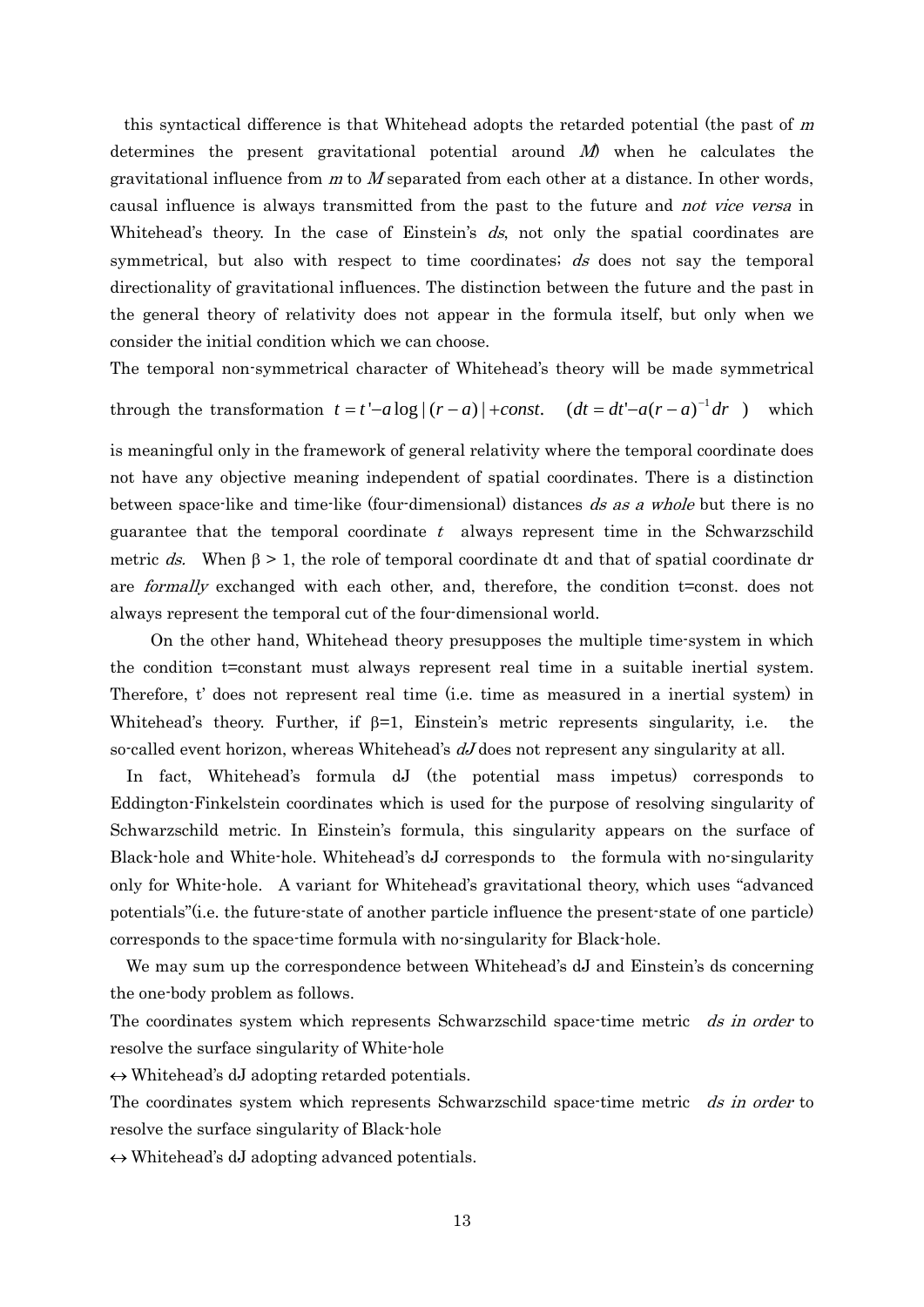The above shows that Whitehead's theory neither predict Black-hole nor White-hole, but contains formula corresponds to Schwarzschild metric without surface singularities, i.e. the event horizon of spatio-temporal "holes".

## 4 The creative advance of the world in Process Cosmology and the Principle of Relativity

The theory of relativity and quantum mechanics, as they both contain revolutionary principles of physics to be generalized as a unified cosmology, exerted a great influence in the making of Whitehead metaphysics. One of the main characteristics of Whitehead's cosmology is "the creative advance of the world". Time is an essential dimension in which the history of the whole universe is dynamically related with an individual "actual occasion" which prehends and transcends its "actual world" as a "subject-superject", or as a "self-creating creature". Subjectivity and objectivity are, thus, dynamically related with each other, and the otherwise contradictory qualifications, such as relationality versus individuality, interdependence and causa-sui, become the unity of opposites through creative process. The principle of universal relativity does not remain a physical principle , but it is generalized as the most universal metaphysical principle in the philosophy of organism. The principle of relativity in Whitehead's metaphysics is not, as Einsteins', a physical principle concerning the choice of apatio-temporal coordinates system, but the ontological principle of metaphysics which stipulates essential relatedness of actual entities with the distinction between actuality and potentiality, subjectivity and objectivity: actuality as subjectivity implies becoming, and being as objectivity implies mere potentiality.

Relativity principle in Whitehead's metaphysics so thoroughgoing that it does not only apply to the inner-world occasions, but also applies to the God-world relation itself. God as an actual infinite and the universe as the totality of spatio-temporal occasions are "in unison of becoming" in the common history as a unity of contrasted opposites.

On the other hand, Einstein's principle of relativity, seems to be in sharp contrast with Whitehead's metaphysical principle. The background philosophy of Einstein's physical theory is incompatible with the very idea of "creative advance" of the world in Whitehead's sense. Every thing seems to be eternally fixed in the framework of the four-dimensional manifold of space-time *sub specie aeternitatis*. Einstein's theory of relativity "spatializes" time, not to mention the essential directionality of time, the "becoming" of actual occasion in process metaphysics. strict determinism seems to hold sway there as well as the Newtonian world-system.

Some process theologians, unsatisfied with the locality of "now-here", postulate "now-everywhere" ,i.e. something like "the temporal front" of the creative advance of the world. The idea of "now-everywhere", however, presupposes the old-fashioned idea of absolute time, and so "there is the rub": Is process cosmology capable of talking about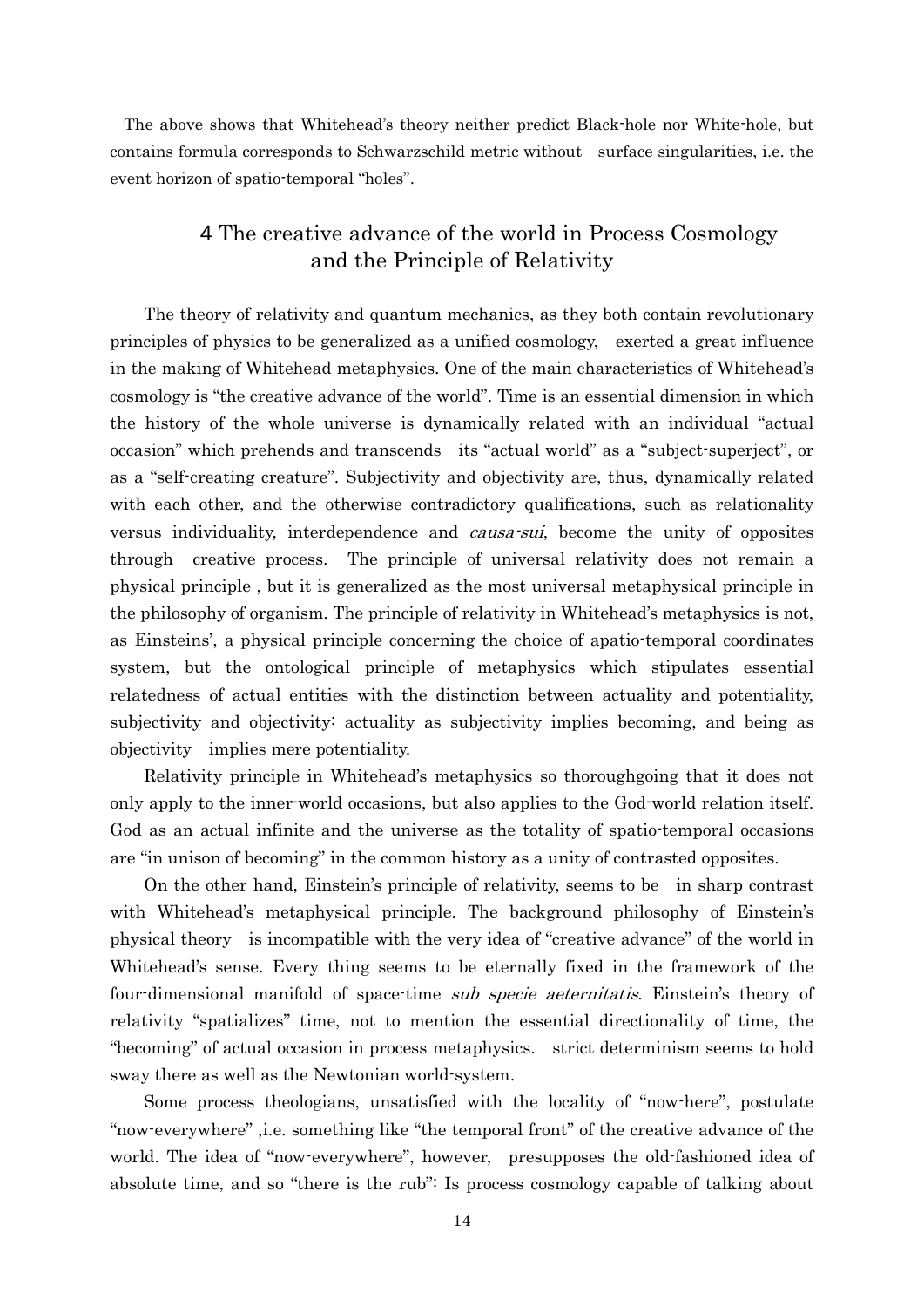the "creative advance of the whole universe" without relying on the Newtonian idea of absolute time? If possible, then how is it possible for us to talk of the creative history of the universe in a non-deterministic sense without relying on Newton and Einstein? What is the nature of the relation between process cosmology and the relativistic concept of time which Einstein systematized in his theory? I would like to investigate the significance of process cosmology with a special reference to relativity theory, and reconsider the meaning of the concept of extensive continuum, the place of real potentiality in which the world constitutes itself as a four-dimensional space-time.

Question: Is the idea of "the creative advance of the world" in process cosmology compatible with the theory of relativity?

It seems that the idea of "the creative advance of the world" is incompatible with the theory of relativity.

(Objection-1) The theory of relativity is fundamentally a deterministic theory: all events are described there from the standpoint of eternity(sub specie aeternitatis). Time in relativity physics is so completely "spatialized" that nothing novel appears in space-time, and the contrast between the indeterminate future and the determinate past disappears in this theory.

(Objection-2) Process cosmology needs some kind of "temporal front" of the universe, i.e. the cosmological "now" has an objective absolute meaning without any reference to spatial positions. As the special theory of relativity excludes the notion of "absolute simultaneity", we cannot say "now" globally, but only say "here-now" locally in the truly objective sense.

(objection-3) The general theory of relativity does not guarantee the existence of the cosmological time which can locate all events of the universe in the unique well-ordered sequence of temporal coordinates. Whether such a cosmological time exists or not depends on the contingent distribution of matter in the universe. As some cosmological solutions of Einstein's equations (e.g., Gödel's model with closed time-like world lines) excludes the possibility of cosmological time, the distinction between past and future along the time-like world lines loses its global meaning. There is no a priori necessary reason why there should be a history of the whole universe.

On the contrary, we must remember that the origin of process cosmology was the theory of relativity and the epochal theory of becoming whose inspiration came from quantum mechanics. Whitehead's speculative philosophy can be viewed as the metaphysical generalization both of the principle of universal relativity and the individuality of a quantum event. This historical fact shows that "the creative advance of the world" is a necessary conceptual apparatus in Whitehead's metaphysics in order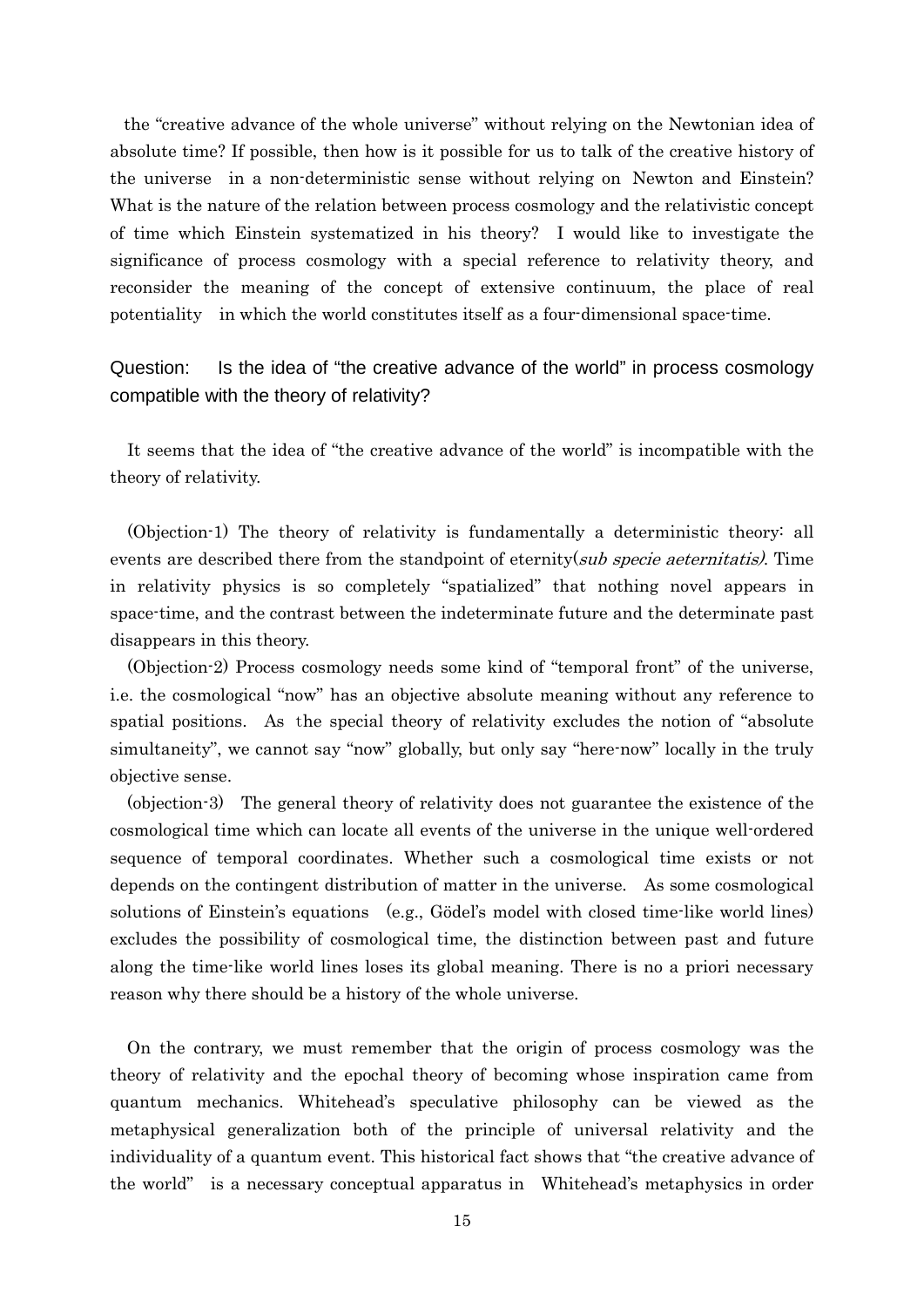to unify the background ideas of relativity theory and quantum physics.

I will answer and respond to above objections in the following way:

When we consider the theory of time in process cosmology, we must distinguish between Whitehead's tripartite work for philosophy of science and his later metaphysics. The principles of natural knowledge treats only with an objective aspect of nature as perceived whereas Process and Reality treats both with subjectivity and objectivity, and also with a dynamical transition from objectivity to subjectivity as well as from subjectivity to objectivity. The main themes of the philosophy of organism is the internal genetic analysis of actual occasions and the coordinate analysis of their extensive interrelations.

The philosophical theory of time must first discuss time as lived by us, that is , the internal time-experience in our memory, our direct perception of ourselves and the external world, our anticipation of the indeterminate future, and then the external time measured by clocks in physics. Both discussions are necessary in order to avoid the "fallacy" of misplaced concreteness.

That actual occasions do not happen in space-time is the fundamental stand-point of process metaphysics. Space-time is an abstraction from the interrelations of actual occasions, and not the absolute framework in which actual occasions happen. Process in the primary sense as "concrescence" does not mean a temporal passage measurable by clocks: it means an actualization of potentiality, a self-creating process of the unity of subject appropriating and housing the actual world. An actual occasion having arised from its actual world always transcends it as a novel self-creating creature, and gives itself to its future actual occasions. The creative advance of the world in process metaphysics means that every actual occasion arises as a unity of subject in its actual world and also transcends this world as s self creating creature. We can represent the dialectic reciprocal movement of an individual actual occasion and its world in the following schema:

Let us denote actual occasions with a,b,c….., and their actual worlds with  $w(a),w(b),\ldots$ 

The actual world of an actual occasion is always finite because actuality must be finite and determinate in every possible ways. But actuality also means "decision among alternative potentialities", always involves the increase of information in the universe. An actual occasion prehends the universe from its own perspective, creates a new world with contrasts.

As an actual occasion x is a novel entity diverse from any entity in the "many" which it unifies(PR21), x cannot be a member of its own actual world.

 $\forall x (¬ (x ∈ W(x)))$ 

In other words an actual entity housing its actual world always transcends that world.